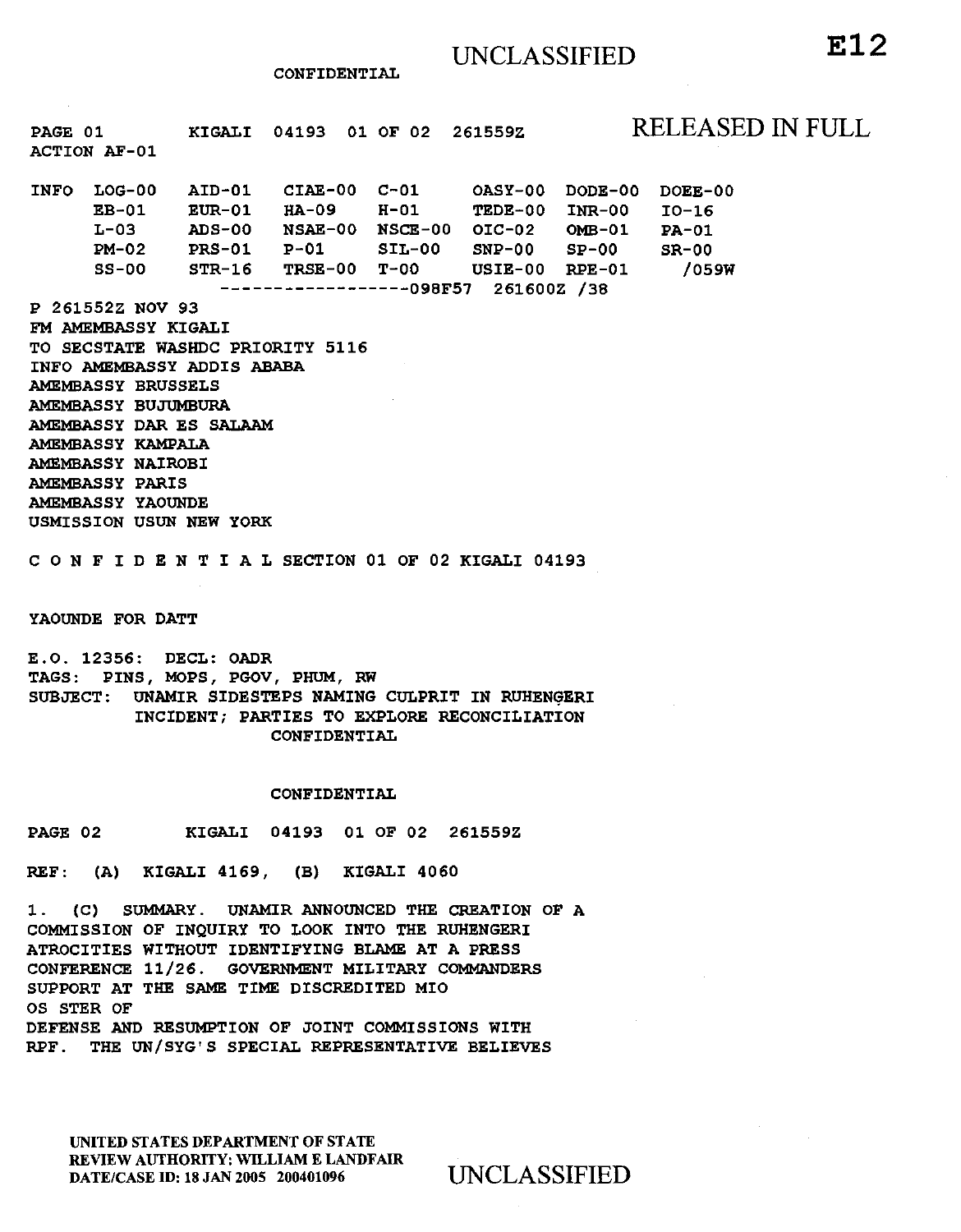UNCLASSIFIED BROADBASED GOVERNMENT CAN BE PUT IN PLACE BEFORE CHRISTMAS. LEADERS OF FRACTURED POLITICAL PARTIES WILL MEET IN MOMBASA DURING WEEKEND UNDER CHURCH AUSPICES TO TRY TO WORK OUT DIFFERENCES BEFORE BROAD-BASED GOVERNMENT IS FORMED. ALTHOUGH UNAMIR' S STRATEGY WILL UPSET MANY RWANDANS FOR NOT NAMING NAMES, IT HAS BOUGHT VALUABLE TIME IN THE RACE TO PUT THE MEW GOVERNMENT IN PLACE. END SUMMARY.

# UNAMIR HOLDS PRESS CONFERENCE

-----------------------------

2 . (U) IN HIS FIRST PRESS CONFERENCE, UNAMIR COMMANDER GENERAL DALLAIRE ANNOUNCED FORMATION OF A FORMAL COMMISSION OF INQUIRY TO LOOK INTO THE "ATROCITIES" COMMITTED IN RUHENGERI NOVEMBER 17-18. HE SAID THE UNAMIR INVESTIGATION TEAM HAD CONFIRMED 37 DEAD AND 2 WOUMDED BY GUNS, PISTOLS, AND "SWORDS OF THE BAYONETTE FAMILY," BUT HAD NOT BEEN ABLE TO IDENTIFY THE PERPETRATORS BECAUSE OF TIME LIMITATIONS AND LOGISTICAL AND PERSONEL CONSTRAINTS. HE RECOMMITTED UNAMIR TO THE CONFIDENTIAL

# CONFIDENTIAL

PAGE 03 KIGALI 04193 01 OF 02 261559Z PEACE PROCESS IN RWANDA, CALLED FOR THE COOPERATION OF ALL PARTIES, AND ANNOUNCED HIS DETERMINATION TO ACCELERATE DEPLOYMENT AND TIGHTEN OVERSIGHT OF SECURITY IN THE DMZ.

3. (C) QUESTIONS FROM JOURNALISTS SUGGESTED MOST PRESENT AT THE CONFERENCE HAD HOPED THE INITIAL INQUIRY WOULD NAME THE RPF AS CULPRITS. TWO QUESTIONS EVEN TRIED TO LINK FRENCH-CANADIAN DALLAIRE TO FRENCH-CANADIAN WIFE OF RWANDA'S TUTSI MINISTER AND IMPUTE TO HIM HER PRO-RPF SYMPATHIES.

4. (C) OTHER RWANDANS WILL BE SATISFIED WITH THE MORE AMBIGUOUS OUTCOME OF THE INITIAL INVESTIGATION. DIRECTOR OF THE PRESIDENT'S CABINET TOLD CHARGE AND VISITING AF/RA MILITARY ADVISOR THAT UNAMIR WOULD BE WISE NEVER TO NAME A RESPONSIBLE PARTY. A JOURNALIST TOLD CHARGE THAT WHETHER UNAMIR KNEW THE RESPONSIBLE PARTY OR NOT, IT WOULD BE BEST NOT SAY.

# OFFICERS SUPPORT MINISTER OF DEFENSE

-----------------------------------

5. (U) A COMMUNIQUE ISSUED FOLLOWING A MEETING 11/25 OF RWANDAN ARMY UNIT COMMANDERS EXPRESSED INDIGNATION AT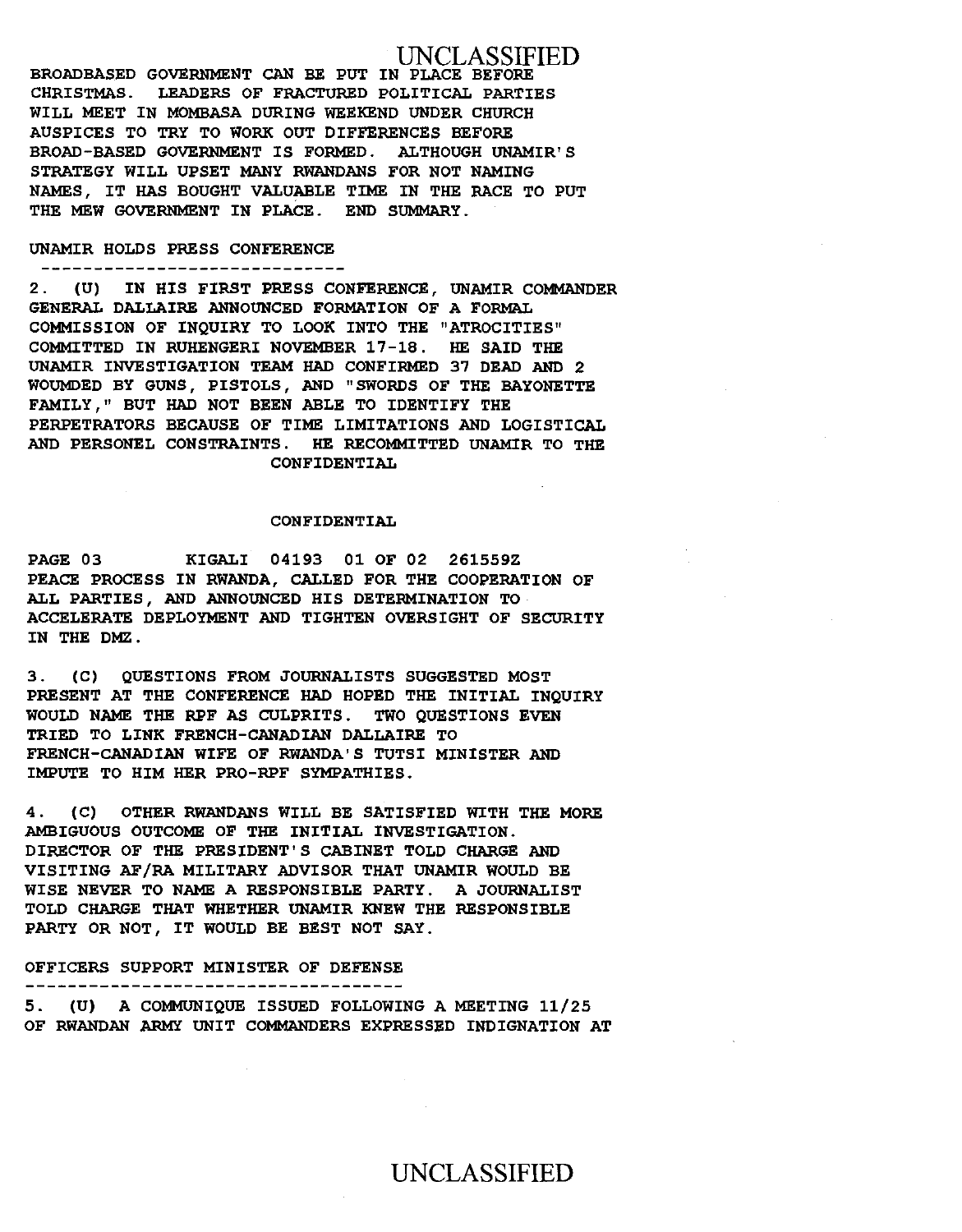# UNCLASSIFIED

THB "MASSACRES ... PERPETRATED BY THE RPF" AND REAFFIRMED SUPPORT FOR THE MINISTER OF DEFENSE, WHO HAD ISSUED A COMMUNIQUE UNILATERALLY SUSPENDING TALKS WITH THE RPF (REF A) . IN APPARENT CONTRADICTION, HOWEVER, IT ALSO CALLED FOR THE MIXED COMMISSIONS TO BE RESUMED AS SOON AS POSSIBLE. THE COMMUNIQUE IS SIGNED BY COL. BAGOSORA, DIRECTOR OF THE DEFENSE MINISTER'S CABINET, EVEN THOUGH CONFIDENTIAL

# CONFIDENTIAL

PAGE 04 KIGALI 04193 Ol OF 02 26l559Z THE MINISTER WAS AT THE MEETING.

6. (C) COMMENT. ONE MILITARY PRESENT AT THE MEETING TOLD CHARGE THE COMMUNIQUE REFLECTED THE TENOR OF THE MEETING. THE ARMY, HE SAID, FELT OBLIGED TO SUPPORT THE MINISTER, WHOSE POSITION HAD BEEN OVERTURNED BY THE COUNCIL OF MINISTERS, BUT HAD TRIED TO DISTANCE ITSELF FROM HIS COMMUNIQUE BY CALLING FOR THE JOINT COMMISSIONS TO RESUME. END COMMENT.

SPECIAL REPRESENTATIVE ARRIVES -----------------------------

#### CONFIDENTIAL

NNNN

#### CONFIDENTIAL

| PAGE 01 | <b>ACTION AF-01</b> |               | KIGALI 04193 02 OF 02 261606Z |      |                |                         |              |
|---------|---------------------|---------------|-------------------------------|------|----------------|-------------------------|--------------|
| INFO    | LOG-00              |               | AID-01 CIAE-00 C-01           |      |                | OASY-00 DODE-00 DOEE-00 |              |
|         | $EB-01$             | <b>EUR-01</b> | <b>HA-09</b>                  | H-01 | TEDE-00 INR-00 |                         | TO-16        |
|         | L-03                | <b>ADS-00</b> |                               |      |                |                         | <b>PA-01</b> |

| $EB-01$                             | <b>EUR-01</b> | HA-09          | H-01           | TEDE-00 INR-00 |        | TO-16        |  |  |  |  |
|-------------------------------------|---------------|----------------|----------------|----------------|--------|--------------|--|--|--|--|
| L-03                                | <b>ADS-00</b> | <b>NSAE-00</b> | <b>NSCE-00</b> | OIC-02         | OMB-01 | <b>PA-01</b> |  |  |  |  |
| $PM-02$                             | PRS-01        | P-01           | SIL-00         | ${\tt SNP-00}$ | SP-00  | $SR-00$      |  |  |  |  |
| $SS-00$                             | $STR-16$      | TRSE-00 T-00   |                | USIE-00 RPE-01 |        | /059W        |  |  |  |  |
| $---------------098FF0 261606Z /38$ |               |                |                |                |        |              |  |  |  |  |

UNCLASSIFIED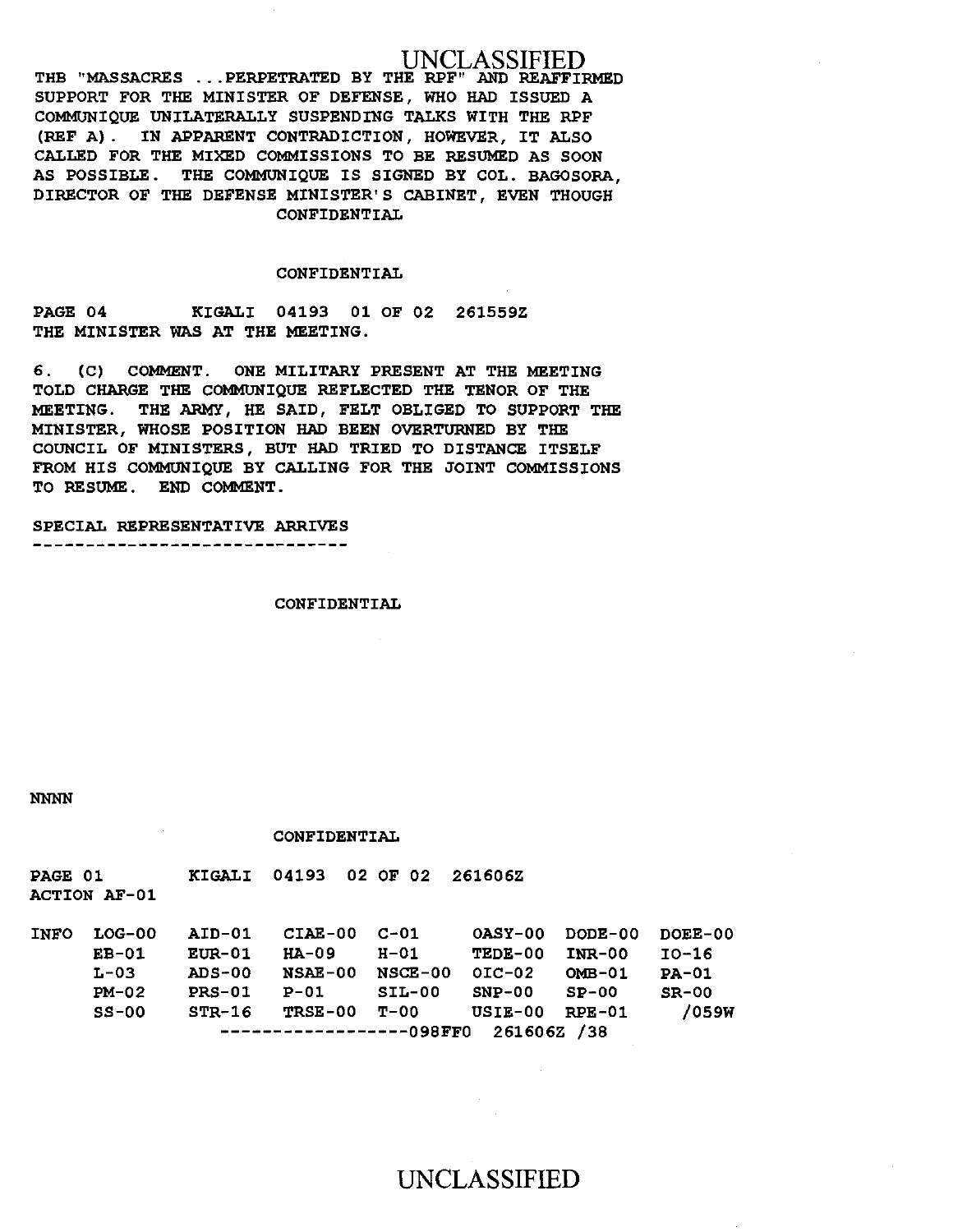# UNCLASSIFIED

P 261552Z NOV 93 FM AMEMBASSY KIGALI TO SECSTATE WASHDC PRIORITY 5117 INFO AMEMBASSY ADDIS ABABA AMEMBASSY BRUSSELS AMEMBASSY BUJUMBURA AMEMBASSY DAR ES SALAAM AMEMBASSY KAMPALA AMEMBASSY NAIROBI AMEMBASSY PARIS AMEMBASSY YAOUNDE USMISSION USUN NEW YORK

C 0 N F I D E N T I A L SECTION 02 OF 02 KIGALI 04193

YAOUNDE FOR DATT

E.O. 12356: DECL: OADR TAGS: PINS, MOPS, PGOV, PHUM, RW SUBJECT: UNAMIR SIDESTEPS NAMING CULPRIT IN RUHENGERI

#### CONFIDENTIAL

# CONFIDENTIAL

PAGE 02 KIGALI 04193 02 OF 02 261606Z 7. (U) THE SPECIAL REPRESENTATIVE OF THE UN SECRETARY GENBRAL, JACQUES-ROGER BOOH-BOOH, FORMER FOREIGN MINISTER OF CAMEROON, ARRIVED IN KIGALI 11/23. DR. KABIA, SENIOR POLITICAL ADVISOR, AND PIERRE DESSENDE (CHADIAN), POLITICAL ADVISOR, HAVE ARRIVED TO SERVE ON HIS STAFF.

8. (C) BOOH-BOOH AND DALLAIRE HAVE CONVEYED TO CHARGE AND VISITING AF/RA MILITARY ADVISOR A SENSE OF URGENCY IN THE WAKE OF THE RUHENGERI EVENTS. DURING CHARGE'S COURTESY CALL 11/26, BOOH-BOOH SAID UNAMIR AIMS TO HAVE THE BROAD-BASED GOVERNMENT IN PLACE BEFORE CHRISTMAS. ECHOING WHAT GENERAL DALLAIRE TOLD CHARGE AMD VISITING AF/RA MILITARY ADVISOR, HE SAID UNAMIR IS TRYING TO ACCELERATE PREPARATIONS FOR THE DEMOBILIZATION PHASE. DALLAIRE IS URGING NEW YORK TO ACCELERATE ARRIVAL OF THE SECOND BATTALION SO ASSEMBLY AND CANTONMENT SITES CAN BE IDENTIFIED AND PREPARED FOR THE DISENGAGEMENT OF FORCES SOONER THAN THE END OF APRIL AS CALLED FOR IN THE CURRENT SCHEDULE . DALLAIRE HAD CONFIRMED EARLIER THAT STANDARD OPERATING PROCEDURES HE DRAFTED FOR THE RPF BATTALION THAT IS TO COME TO TOWN IS CURRENTLY UNDER

# UNCLASSIFIED